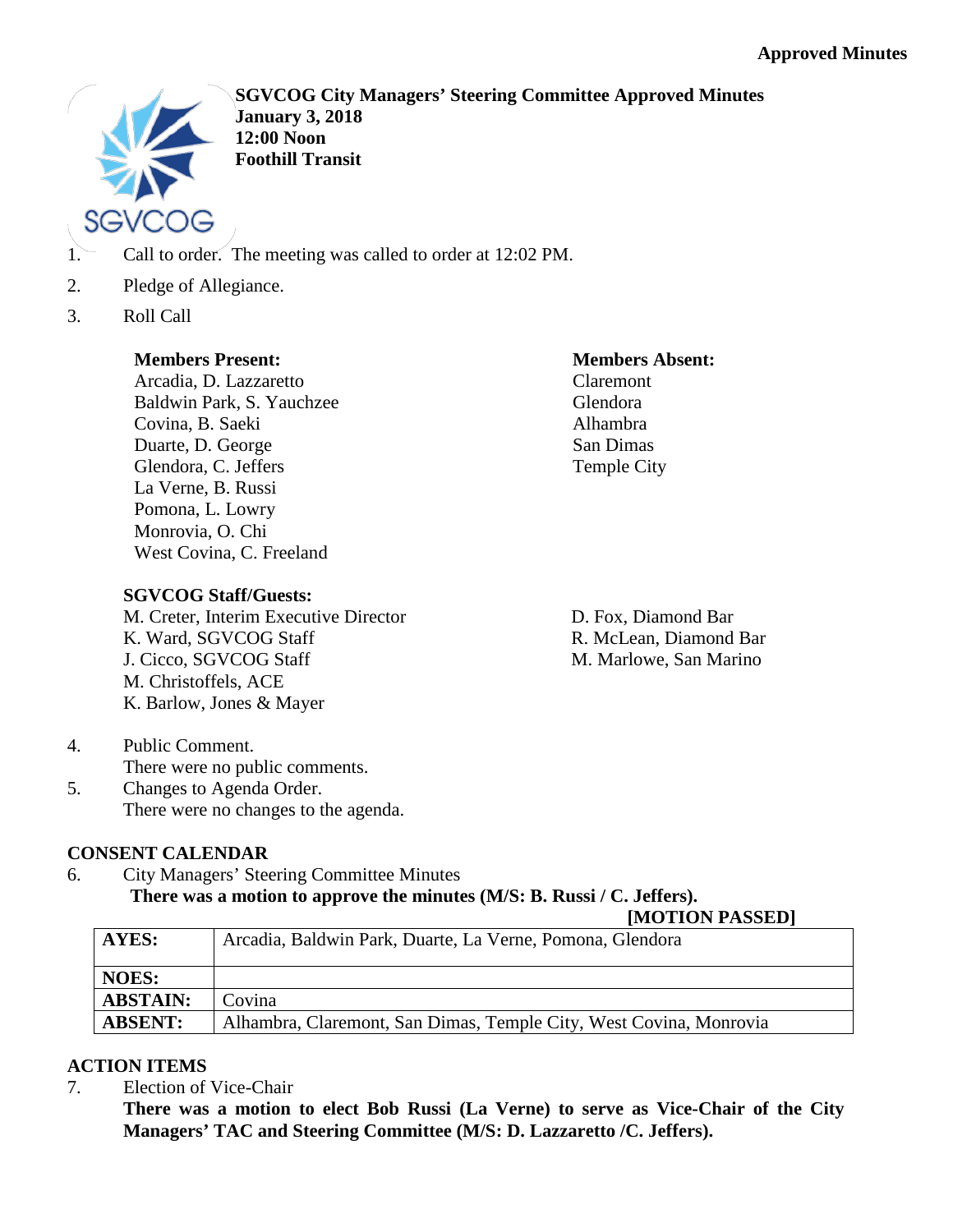# **[MOTION PASSED]**

| <b>AYES:</b>    | Arcadia, Baldwin Park, Duarte, La Verne, Pomona, Glendora, Covina  |
|-----------------|--------------------------------------------------------------------|
| <b>NOES:</b>    |                                                                    |
| <b>ABSTAIN:</b> |                                                                    |
| <b>ABSENT:</b>  | Alhambra, Claremont, San Dimas, Temple City, West Covina, Monrovia |

8. Appointment of Member At-Large to City Managers' Steering Committee Committee members requested that a formalized election and appointment process be brought back to the Committee in February.

**There was a motion to appoint Mark Alexander (La Canada Flintridge) to serve on the City Managers' Steering Committee in an At-Large capacity through June 30, 2018. (M/S: D. Lazzaretto /C. Jeffers).**

#### **[MOTION PASSED]**

| AYES:           | Arcadia, Baldwin Park, Duarte, La Verne, Pomona, Glendora, Covina, West |
|-----------------|-------------------------------------------------------------------------|
|                 | Covina, Monrovia                                                        |
| <b>NOES:</b>    |                                                                         |
| <b>ABSTAIN:</b> |                                                                         |
| <b>ABSENT:</b>  | Alhambra, Claremont, San Dimas, Temple City                             |

9. Award of Contract – Homeless Planning Grants

M. Creter and J. Cicco presented on this item. There was a request to document the fiscal amount for each city for the Governing Board report.

**There was a motion to recommend the Governing Board authorize the Executive Director to execute a contract with LeSar Development Consultants to develop city-level homeless planning for participating cities. (M/S: C. Jeffers /B. Russi).**

# **[MOTION PASSED]**

| AYES:           | Arcadia, Baldwin Park, Duarte, La Verne, Pomona, Glendora, Covina, West |
|-----------------|-------------------------------------------------------------------------|
|                 | Covina, Monrovia                                                        |
| <b>NOES:</b>    |                                                                         |
| <b>ABSTAIN:</b> |                                                                         |
| <b>ABSENT:</b>  | Alhambra, Claremont, San Dimas, Temple City                             |

# **DISCUSSION ITEMS**

10. Update on ACE/ COG Integration M. Creter reported on this item.

# **UPDATE ITEMS**

- 11. ACE Construction Authority M. Christoffels reported on this item. There was a recommendation that this item be removed as a monthly item and be reported on as needed.
- 12. Executive Director's Monthly Report M. Creter reported on this item.

# **CLOSED SESSION**

16. PUBLIC PUBLIC EMPLOYMENT: Titles: Executive Director pursuant to California Government Code section 54957

CONFERENCE WITH LABOR NEGOTIATORS: Agency designated representatives: Kimberly Hall Barlow, Dominic Lazzaretto, Bob Russi and Chris Jeffers; Unrepresented employee: Executive Director